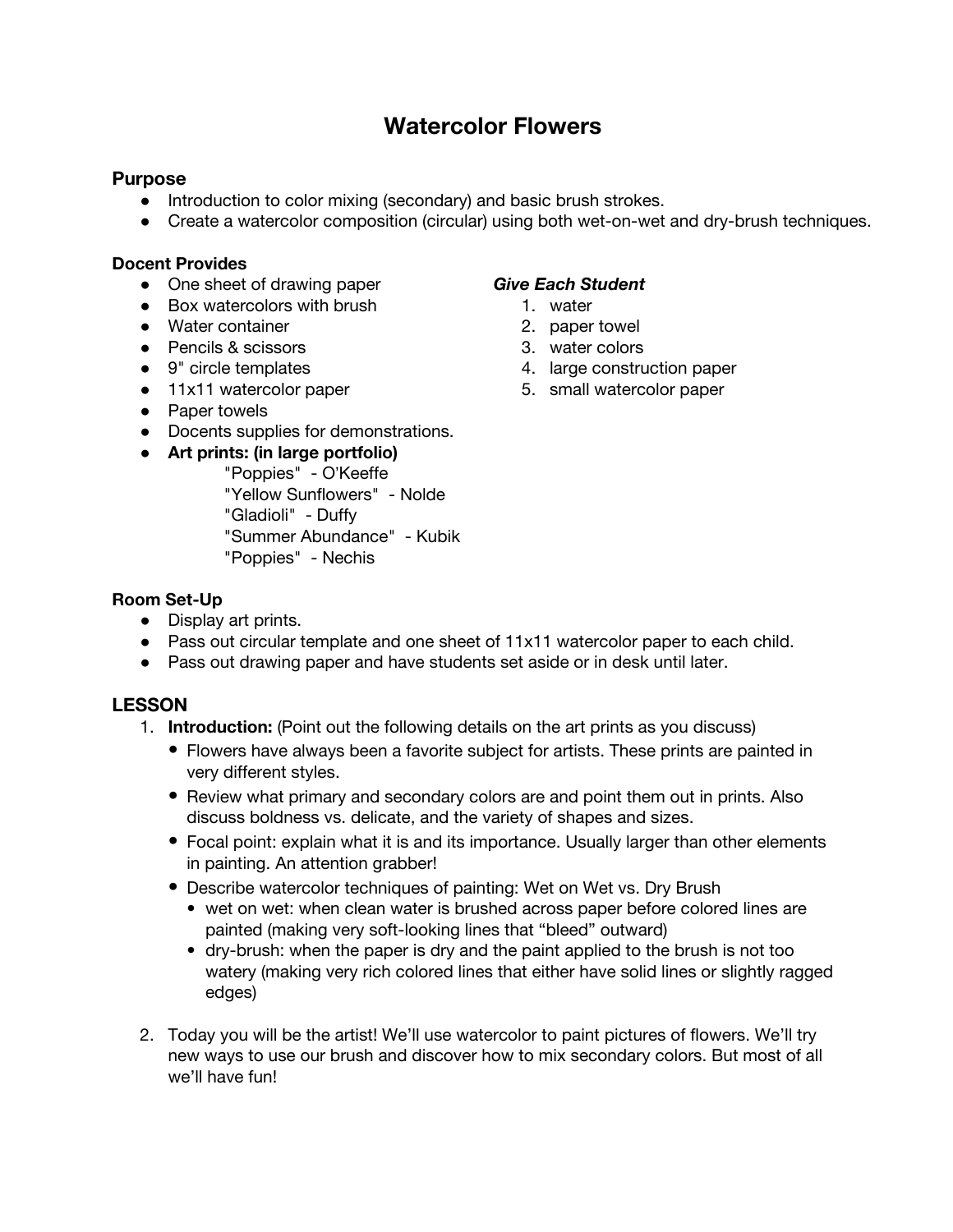### 3. **Review how and then Prime your paints:**

By squeezing 4 or 5 drops of water off your brush into pigment (paint). Let it sit there a few minutes to soften the paint.

### **4. Review how to Cleaning Your Brush:**

After your brush has paint on it and you want to change colors you MUST squeeze excess color off (give your brush a hug) into paper towel BEFORE rinsing in your water. This will help your water stay clean so much longer.

### 5. **Paint the base layer onto the watercolor paper:** (students follow along)

- FIRST: have them put their name in the center of the back
- Using a pencil, trace circular template onto your watercolor paper.
- Wet your paper with brush all over with clear clean water.
- Working quickly, while paper is still wet, paint "blobs" of primary colors
- Overlap blob colors to create secondary colors.
- Make the YELLOW blob the focal point. Make it almost as big as your hand.
- Make 2 small yellow ones.
- Make 2 or 3 medium size RED blobs.
- Make 2 or 3 smaller BLUE blobs.
- **Set aside to dry (green paint comes later).**
- **6. Use sheet of drawing paper to practice watercolor techniques:** (Review these quickly so that there is plenty of time for the kids to work on the actual watercolor)
	- Mixing Secondary colors:
		- Load your clean brush with yellow. Make a yellow blob with a back and forth motion of the brush (if brush doesn't glide across then it is probably too dry)
		- Tip brush in red and add to the center of the yellow blob (what secondary color did it turn into? Orange)
		- Loading brush with red, make a red blob then dip tip in blue to make purple.
		- Reverse procedure to see change in value. Load in Blue and tip in red.
	- Brush Strokes:
		- Fine Line Spiral: Load brush with red. Hold brush straight up and down, so handle points straight at the ceiling. Use just the tip of the brush, hardly bending the bristles. Try to use your whole arm; move it from the shoulder. We can use this spiral to make roses.
		- Broken Spiral: Let your brush line be broken, your arm is "nervous" Use this stroke on carnations and mums.
		- Stipple Stroke: Stipple stroke with two colors. Load brush with red then tip in blue. Hold brush from top as your would a toy car if moving it across the floor. Press and lift, and again like printing with your brush!
		- Pull Stroke: Load brush with yellow and tip in blue. Position your brush beneath the red and blue stipple strokes and make a stem with some long pull strokes. Make leaves by running slowly and lifting gradually. Look at the many shades of green we get. You can use the pull stroke to make stems and leaves for your other flowers.